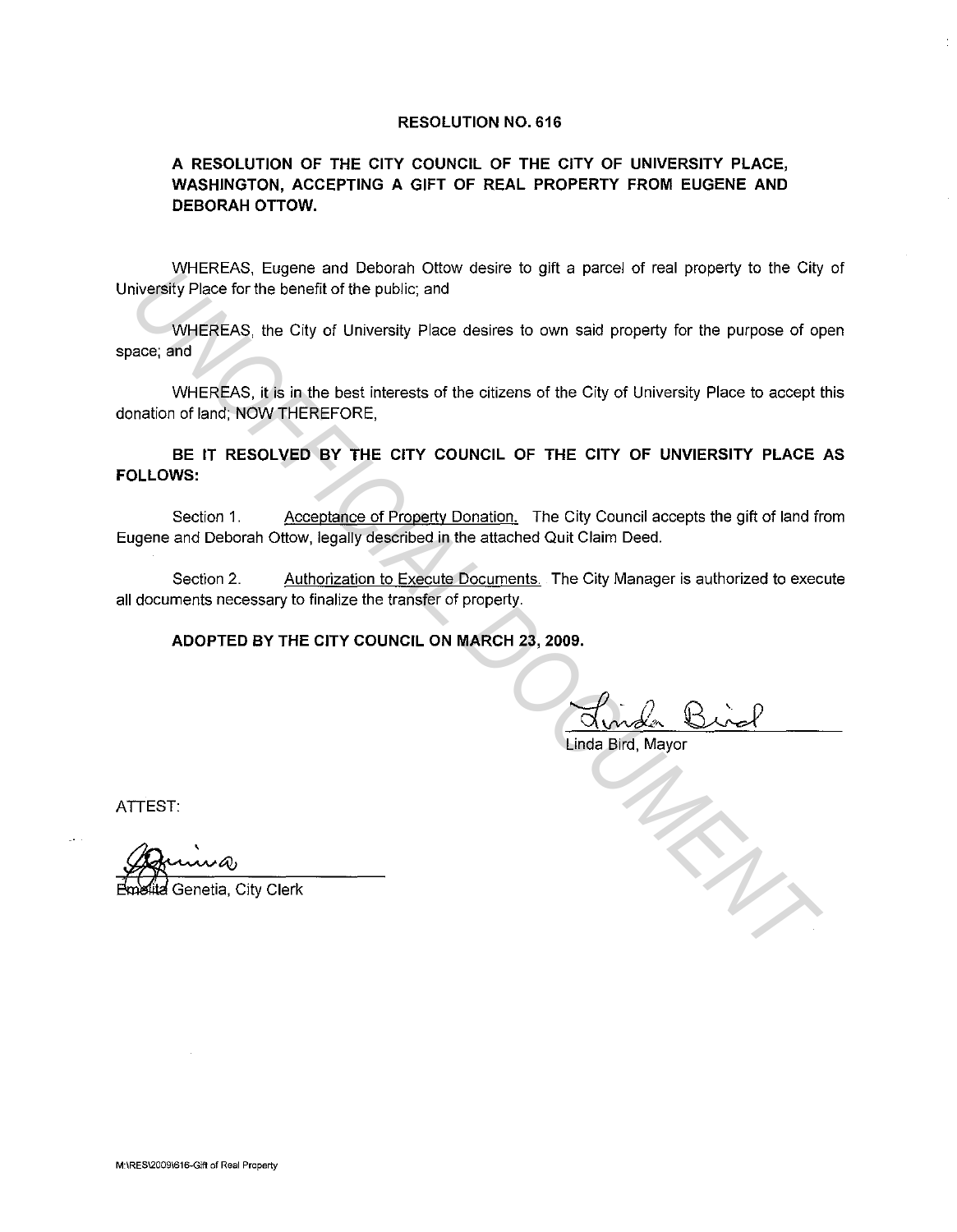# AFTER RECORDING, RETURN TO:

City of University Place 3715 Bridgeport Way W. University Place, WA 98466

GRANTORS: GRANTEE: LEGAL DESC.: TAX PARCEL NO.: Eugene and Deborah Ottow City of University Place PTN OF GOVT LOT 3, SECT 9, TS 20 N, R2 E WM 0220091131

## **QUIT CLAIM DEED**

The Grantors, Eugene and Deborah Ottow, having an address of 2623 Parkway W. University Place, Washington, 98466, for good and valuable consideration, convey and quit claim to City of University Place, having an address of 3715 Bridgeport Way W., University Place, Washington, 98466, the following described real estate situated in the City of University Place, County of Pierce, State of Washington, together with all after acquired title of the Grantors therein: **INTIGRS:**<br> **UNITELE:**<br>
City of University Place<br>
City of University Place<br>
I.AL DESC:<br>
THE GRINDS COVIT LOT 3, SECT 9, TS 20 N, R2 E WM<br>
THE GRINDS. (220091131<br>
The Grantors, Eugene and Deborah Offox, having an address of

THAT PORTION OF GOVERNMENT LOT 3 IN SECTION 9, TOWNSHIP 20 NORTH, RANGE 2 EAST OF THE W.M., DESCRIBED AS FOLLOWS:

BEGINNING AT THE NORTHWEST CORNER OF LOT 1 OF CLARKWOOD ADDITION, AS PER PLAT RECORDED IN VOLUME 19 OF PLATS, PAGE 24:

THENCE ON THE NORTH LINE OF SAID LOT 1 EXTENDED NORTHEASTERLY, NORTH 79°22'32" EAST 159 FEET, MORE OF LESS, TO THE WESTERLY LINE OF THE DAY ISLAND BRIDGE ROAD;

THENCE SOUTHEASTERLY ALONG SAID WESTERLY LINE 159 FEET, MORE OR LESS, TO THE SOUTH LINE OF SAID GOVERNMENT LOT 3;

THENCE WEST ALONG SAID SOUTH LINE, 251.47 FEET, MORE OR LESS, TO THE SOUTHEAST CORNER OF SAID LOT 1;

THENCE NORTH ALONG THE EAST LINE OF SAID LOT 1, 120 FEET TO THE POINT OF BEGINNING.

SITUATE IN THE CITY OF UNIVERSITY PLACE, COUNTY OF PIERCE, STATE OF WASHINGTON.

| DATED this $/8$     | MARP H                                       |
|---------------------|----------------------------------------------|
| day of              | 2009.                                        |
| Eugene <b>Attow</b> | <b>GRANTORS.</b><br>leboral<br>Deborah Ottow |